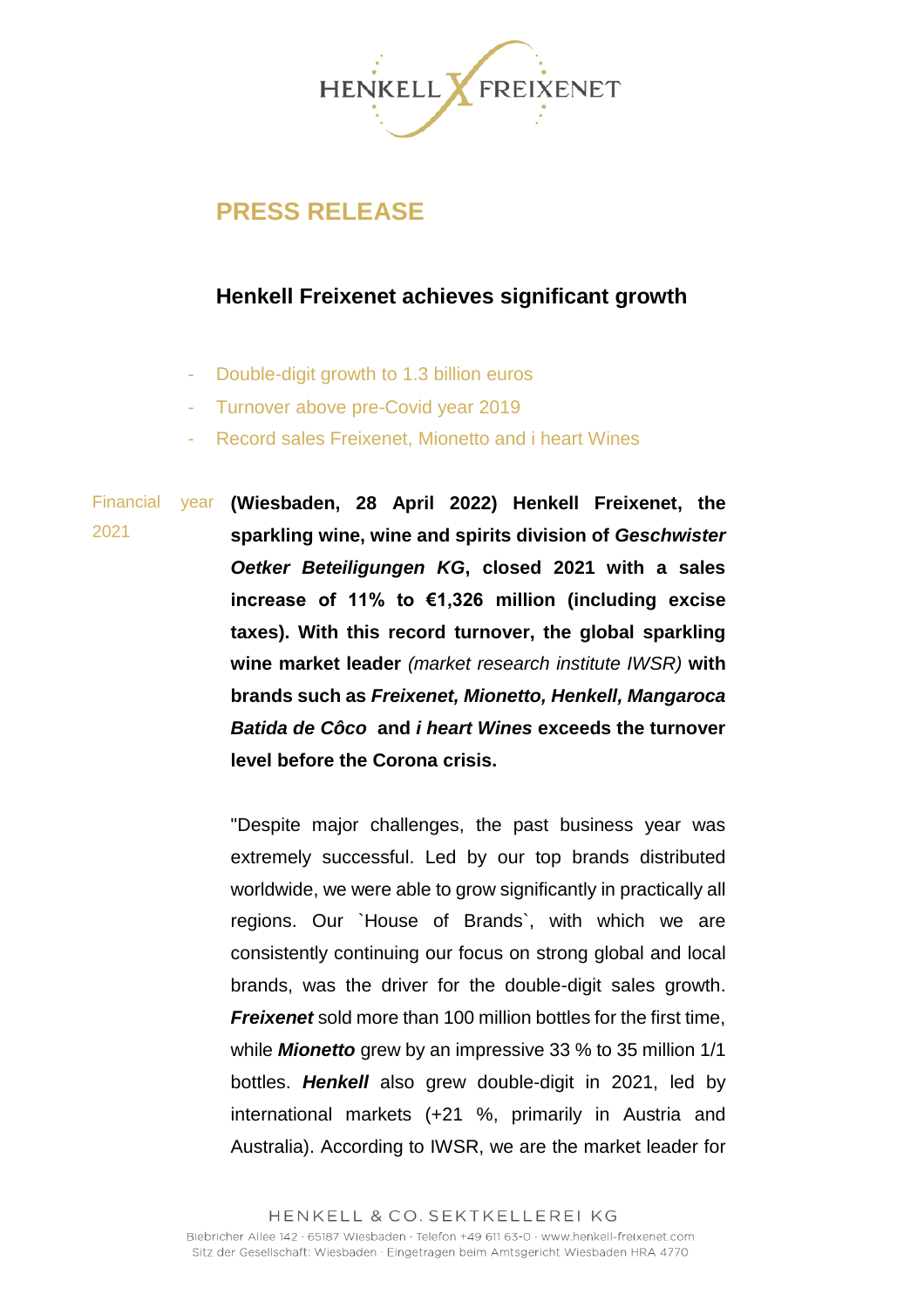Cava in 98 countries, the market leader for Prosecco in 34 countries and the sparkling wine market leader in 29 countries," comments Dr Andreas Brokemper, CEO of Henkell Freixenet, on the publication of the annual figures.



Driven by the House of Brands, **sparkling wine sales increased by +15.2 % to 843 million euros**. This led to market share increases in Germany and Spain, among other markets Global sales in the **wine segment grew by +1.4 % to 226 million euros**, while **spirits sales rose by +5.6 % to 232 million euros**. The best-selling spirit brand in the Group was once again *Wodka Gorbatschow*.

DACH region In **Germany, Austria and Switzerland** (**DACH**), Henkell Freixenet closed the 2021 financial year with stable sales of 464 million euros (+0.3 % compared to the previous year).

> In **Germany,** *Fürst von Metternich*, the leading German premium sparkling wine, once again record sales (13.6 million 1/1 bottles) with an increase of +18 %. *Mionetto* and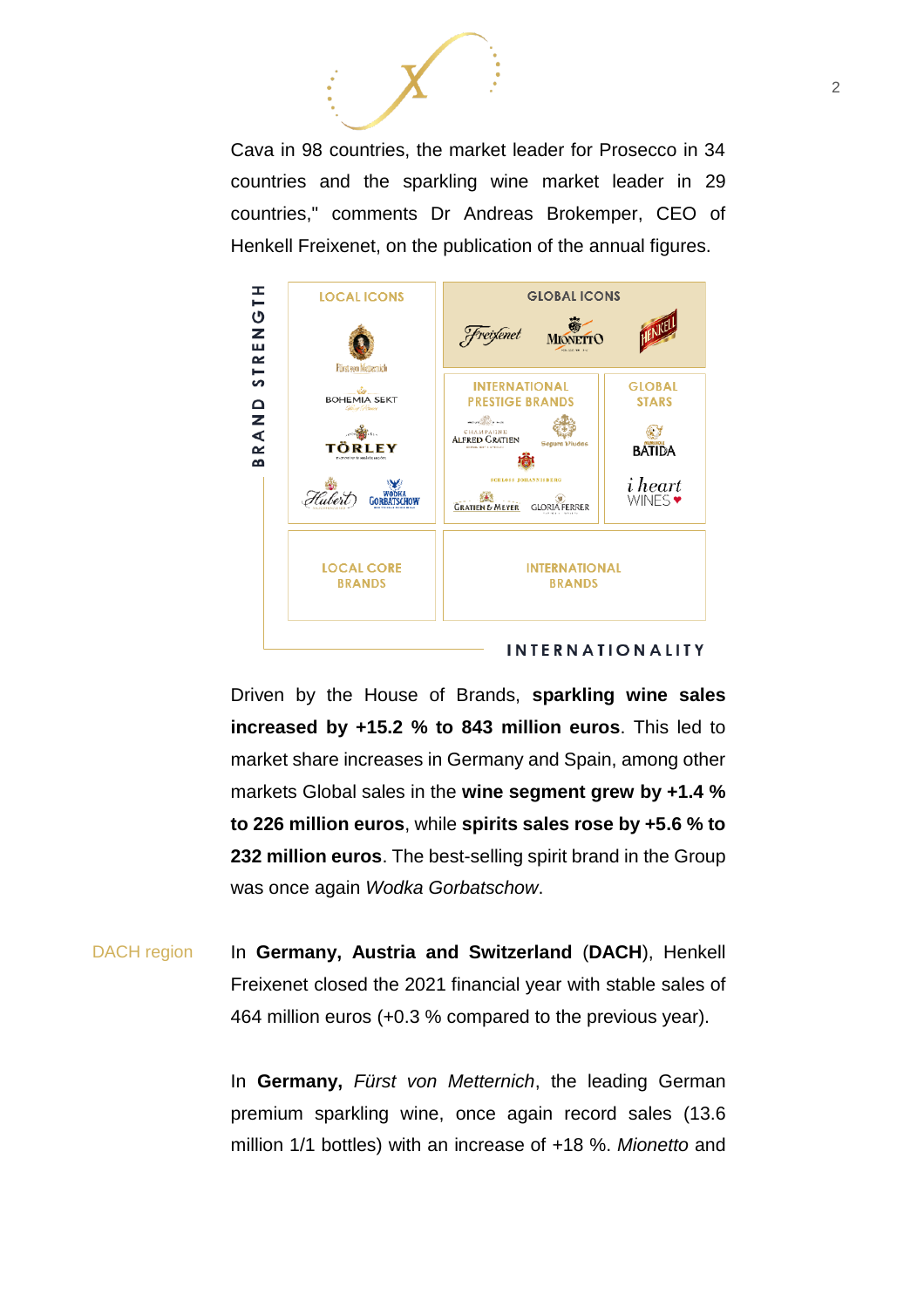

*Henkell* also increased significantly. *Wodka Gorbatschow*, the best-selling German vodka, grew by +2.8 % to 22.5 million 1/1 bottles and *Mangaroca Batida* once again achieved a double-digit growth.

In **Austria,** Henkell Freixenet defended its clear market leadership in the sparkling wine segment. With a market share of 15 %, *Henkell* is closely followed by *Kupferberg* as the second strongest brand in Austria. In **Switzerland,**  *Mionetto* and *Wodka Gorbatschow achieved* double-digit growth. **Schloss Johannisberg** from Germany's Rheingau region also achieved significant double-digit growth in 2021 and was able to further expand its global reputation with international quality awards.

**Western** Europe region **Western Europe**, the Group´s second strongest region, includes the UK, Spain, France, Italy, Benelux and Scandinavia. Influenced by the recovery of the gastronomy in the Southern European markets starting in 2021, the **Western Europe business** recorded a **double-digit increase of +16.9 % in the** financial year and was able to expand its turnover to **402 million euros.** 

> In the **United Kingdom,** turnover again showed double-digit growth. Freixenet and Mionetto, i.e. the Italian portfolio with Prosecco, rosé sparkling wine and Italian still wines under the Freixenet brand developed particularly well.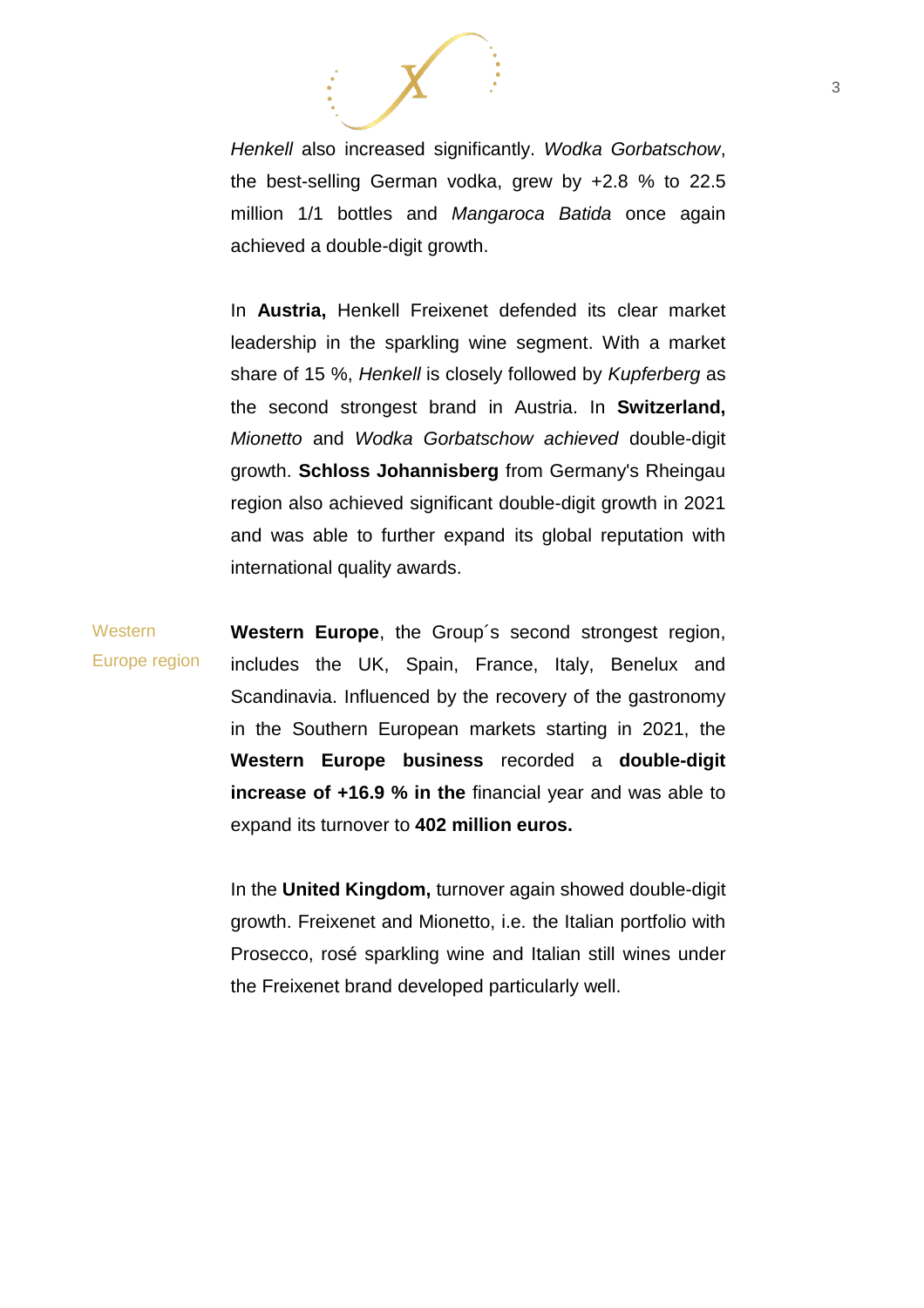

Freixenet is thus the leading sparkling wine brand on the English market. Spain and Italy developed disproportionately positively thanks to the reopening of the gastronomy sector. While in **Spain** *Freixenet* and *Segura Viudas grew by a* clear double-digit percentage, in **Italy** it was *Mionetto* driving the growth by 25 %. **France** also gained thanks to *Freixenet* and *Mionetto,* but *Champagne Alfred Gratien* and *Gratien & Meyer Crémant also* achieved significant increases. **Scandinavia** and **Benelux** also contributed to the positive development with successful sales of *Mionetto* (Nordics) and *Mionetto* and *Freixenet* (Benelux).

Eastern Europe The **Eastern Europe region** is characterised by the strong region local brands Bohemia in the Czech Republic, Törley in Hungary and Hubert in Slovakia, which each have a market share of more than 60 % in the national sparkling wine market, as well as the dynamically growing import business with the Mionetto and Freixenet brands in Poland. In addition, there are the distribution companies in the Baltic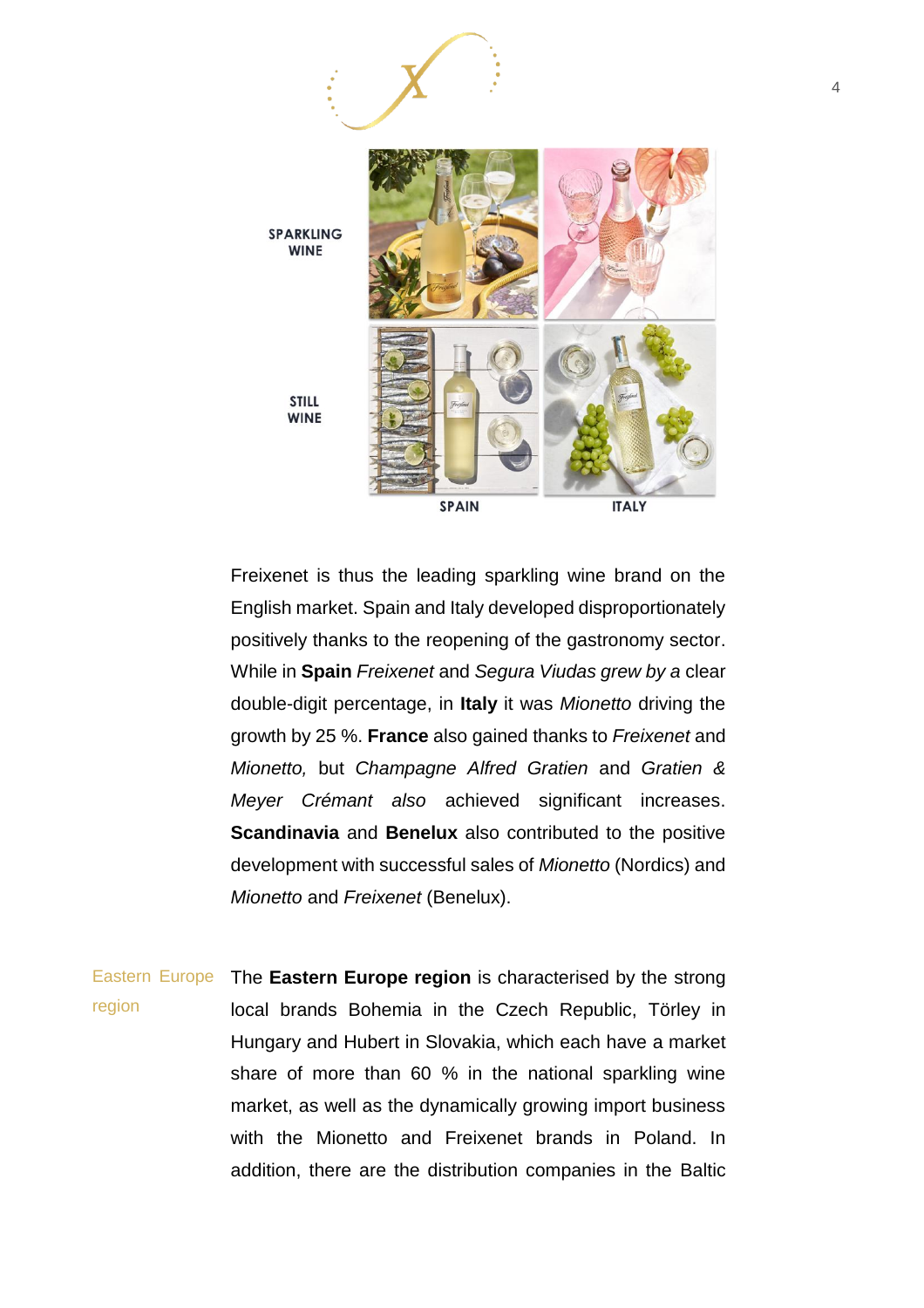States, as well as in Romania and Ukraine. In 2021, the region's turnover increased by **+16.0 % to 240 million euros**. Successful contributions included *Bohemia Sekt* and *Mionetto Prosecco* in the **Czech Republic** as well as *Törley*  and *Hungaria* in **Hungary**. Hubert de Luxe and Mionetto Prosecco were among the growth brands in Slovakia. In **Poland,** *Mionetto Prosecco developed* extremely dynamically and is advancing to become the leading Prosecco brand. The **Baltic States** also achieved doubledigit growth. The growth driver here was **Lithuania** with the Mionetto and *Freixenet* brands. **Romania** also saw doubledigit growth with its local brand *Angelli* as well as with *Mionetto Prosecco* and spirits. In Ukraine, the business with our international core brands expanded significantly.

Region Americas Net sales in the **Americas region** increased by a remarkable **26.1 % to 169 million euros.** The important growth region of North and South America benefited from the reopening of gastronomy at its own locations as well.

> In the **USA,** both the global brands *Freixenet*, *Mionetto Prosecco and* the prestige brands *Segura Viudas* and *Gloria Ferrer achieved* double-digit growth. The wineries Gloria Ferrer in Sonoma and Finca Sala Vivé in **Mexico** again welcomed more than 200,000 visitors and were thus able to significantly increase sales. In **Canada,** Henkell Freixenet is the market leader in the sparkling wine market with its Henkell, Mionetto, Freixenet and Segura Viudas brands. The still young group company in Brazil was able to almost double its turnover to 10 million euros, thanks in particular to the success of Freixenet Cava, the *Freixenet Wine Collection*  and *Freixenet Mia*.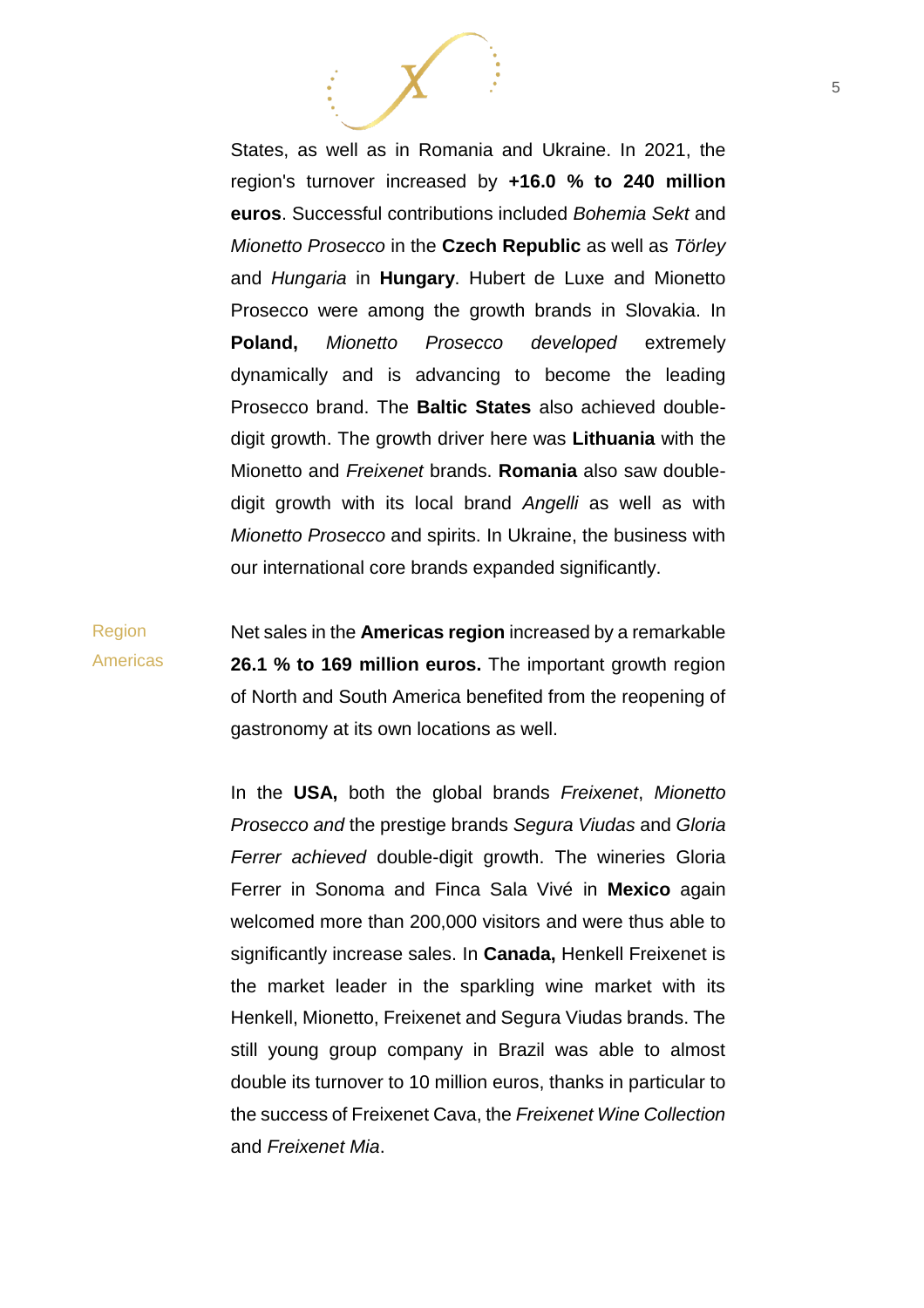## Region Asia-Pacific The **Asia / Pacific** region includes the activities of the Henkell Freixenet companies in Japan, Australia and China as well as all other export activities in the region. Overall, the region achieved **sales of 39 million euros in** 2021, which was **-6.8 % below the previous year**. Due to Corona-related restrictions, there was a loss of business in **Japan** at the seasonal peaks. In **Australia,** following the sale of the Deakin and Katnook wineries, the group is concentrating on the import business with *Henkell, Freixenet* and *Mionetto Prosecco,* which is developing positively despite existing container delivery bottlenecks. Henkell sold more than 1 million 1/1 bottles in Australia for the first time last year.

**Global Export** In **Global Export**, the group combines business with importers and distributors including Global Travel Retail business. Thanks to strong growth in various markets, turnover increased by **+128.1 % to 12 million euros**. The positive development was driven by the growth of brands such as *i heart Wines, Mionetto* and *Freixenet*.

Global brands The **global core brands** developed positively throughout 2021 and thus formed the basis of the Group's overall successful business performance.

> *Freixenet, by far the strongest brand, exceeded the 100* million bottle mark for the first time. By the end of the year, sales had reached **107.7 million 1/1 bottles (+8.5 %)**. The positive developments in *Freixenet Prosecco* and *Italian Rosé* as well as the newly introduced Italian and Spanish wine ranges contributed to this.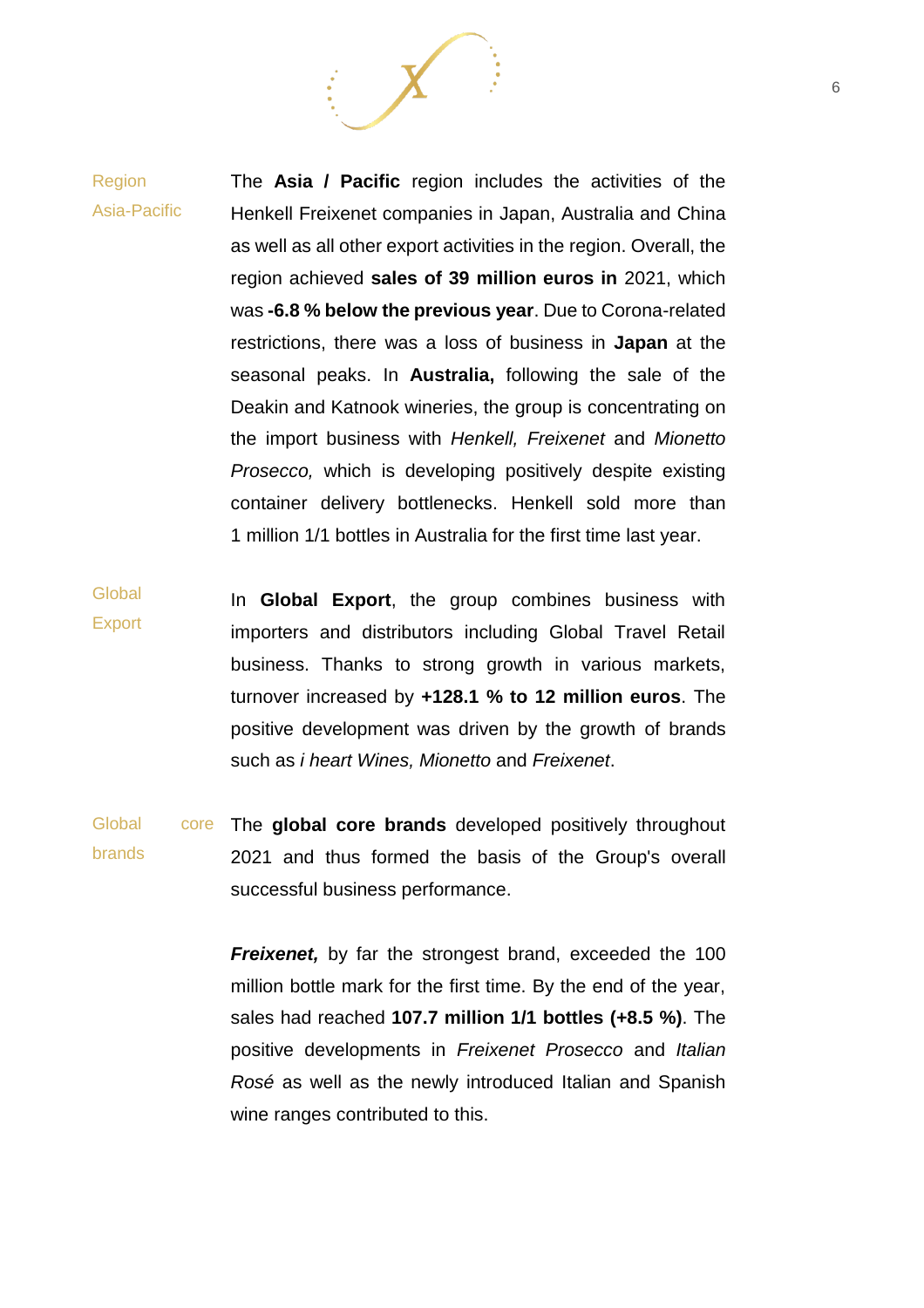*Mionetto Prosecco***,** the best-selling international Prosecco brand, grew dynamically by **+32.6 % to a total of 35.2 million 1/1 bottles in** 2021. The increases were distributed across almost all regions and countries. Growth was particularly strong in the USA, Italy, Poland, France, Germany and the UK. The innovations *Mionetto Prosecco Rosé* and *Mionetto 0.0% Alcohol free* also *contributed to* this.

*Henkell*, the most exported German sparkling wine brand, also achieved double-digit growth of **14.3 % to 12.9 million 1/1 bottles**. Besides Germany, growth came mainly from Austria, Australia and Canada. As the namesake of an entire category, Henkell Piccolo in particular contributed to the brand's success with disproportionate growth.

The *i heart Wines* brand celebrated its 10th anniversary in 2021. In the anniversary year, the wine brand developed in the UK, set a new sales record with **32.5 million 1/1 bottles** and an **increase of +3 %**. In the UK, *i heart Wines is* now one of the most important wine brands and is also successfully marketed in Scandinavia and in Duty-Free.

*Mangaroca Batida de Côco* also achieved double-digit growth again. With a clear **plus of +23.6 %, the coconut liqueur** increased to **2.8 million 1/1 bottles sold**. In Germany in particular, the brand was able to make significant gains and continue to expand its market share in the cream liqueur segment.

**International** Prestige Brands **The International Prestige Brands** also made an important contribution, developing positively throughout the business year. *Champagne Alfred Gratien*, which has been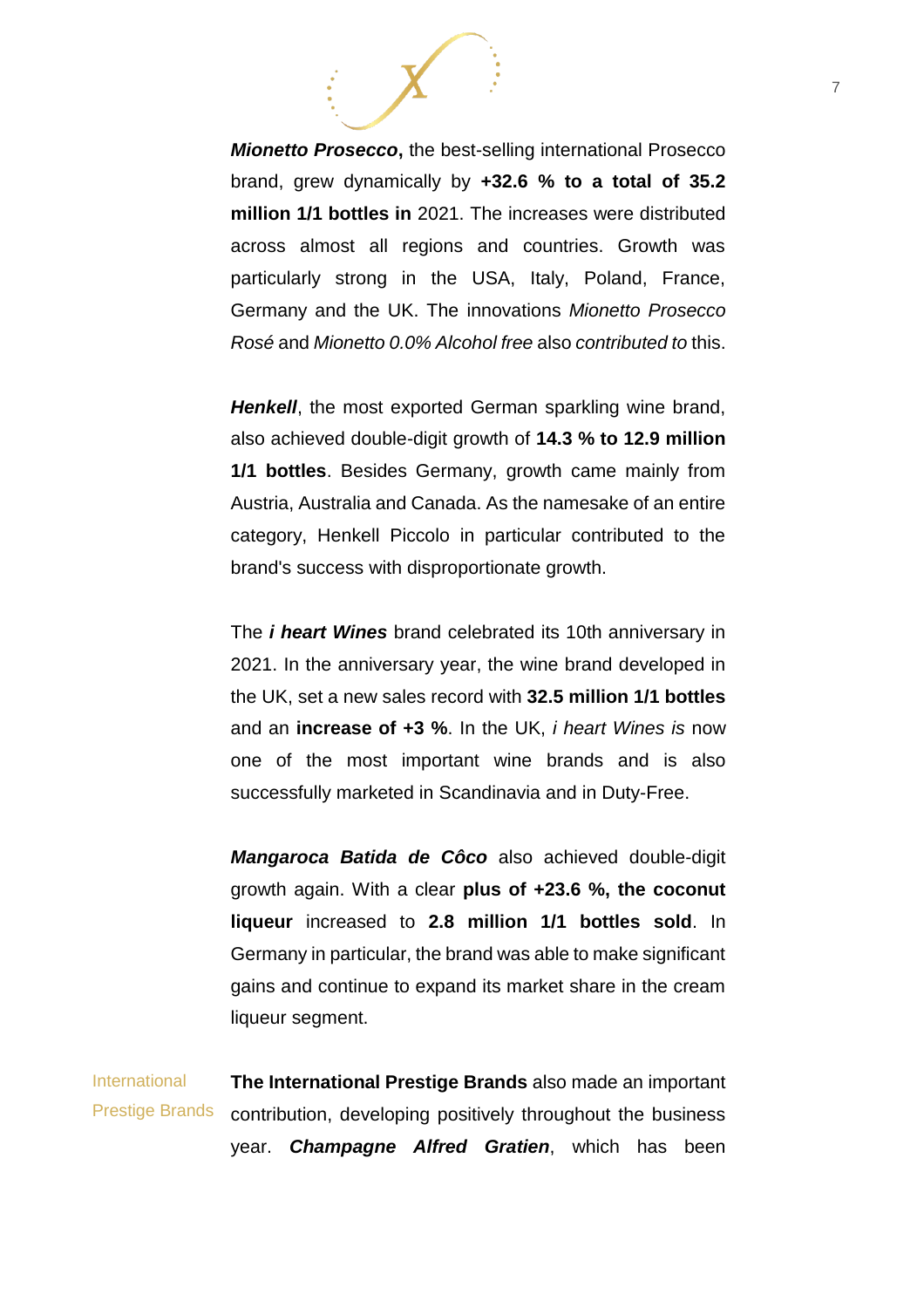produced by a family of cellar masters for four generations, showed equally dynamic growth as its sister brand *Gratien & Meyer Crémant* from Saumur on the Loire. The same applies to the Spanish premium Cava *Segura Viudas* and the sparkling wines of the *Gloria Ferrer* winery in Sonoma, USA. Last but not least, the world's first Riesling winery, *Schloss Johannisberg,* achieved a double-digit increase in sales of its worldwide highly awarded wine specialities.

"We are experiencing increased quality awareness in all markets, greater interest in the origins and diversity of wine and sparkling wine. And we want to serve this increasing interest in enjoyment with our international portfolio, which stands for almost all origins and methods - from Cava to Champagne, Crémant, Prosecco and German Riesling," comments Dr Andreas Brokemper, CEO of Henkell Freixenet.

- Investments Investments increased significantly by **+43.2 % to 26.1 million euros in the** 2021 financial year. The new plant construction at Mionetto in Valdobbiadene in the Italian Veneto was completed, and a representative visitor centre is currently being built on the site at the historic location. Further investments follow the group's strategy to increase sustainability and efficiency.
- Employees The number of employees worldwide in 2021 was **3,499 (2020: 3,494)**. There were 669 employees in Germany, an increase of 54 employees. The international group companies accounted for 2,830 employees.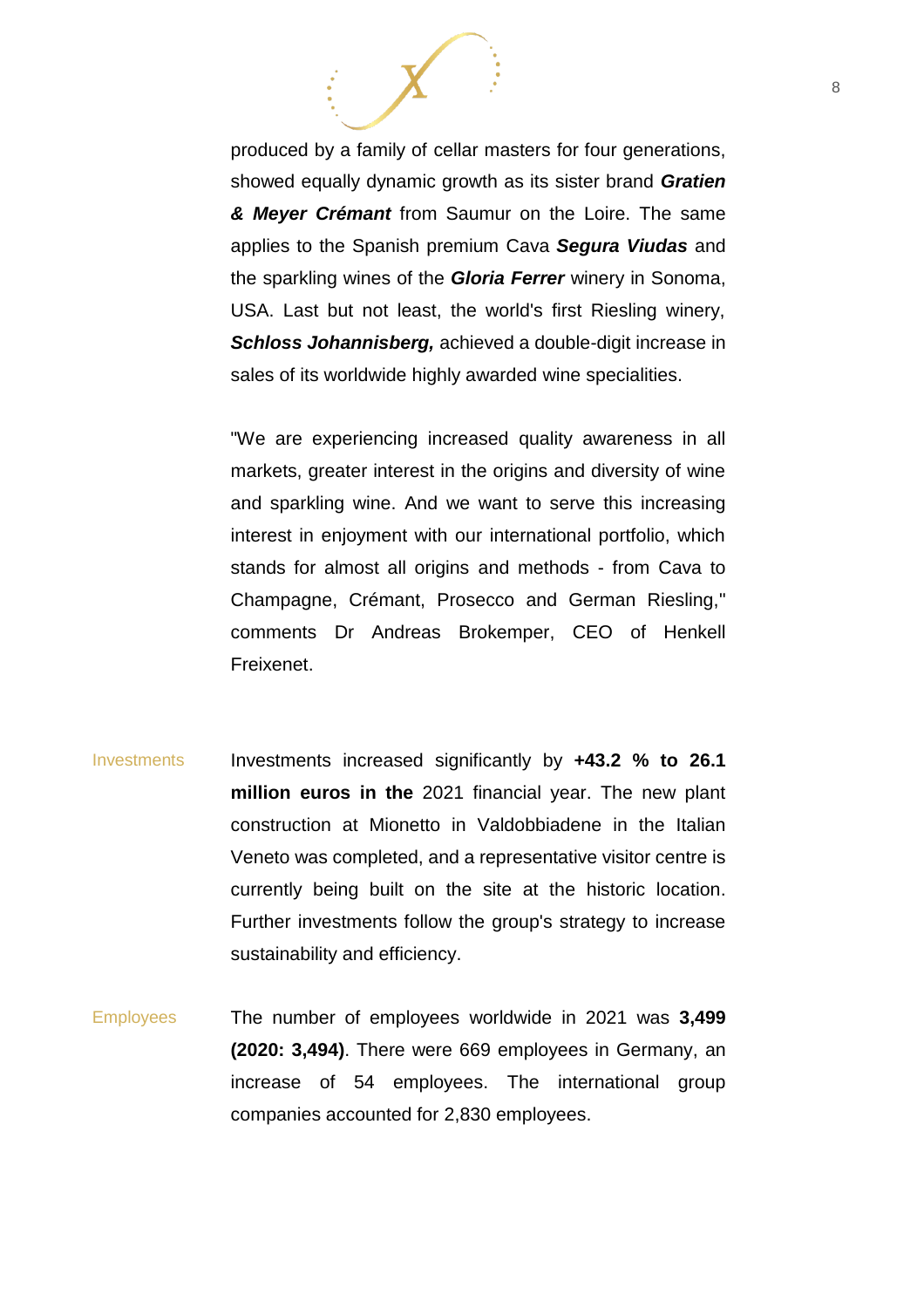Outlook The economic impact of the Russian war of aggression in Ukraine will be decisive for 2022. In addition to the strong political uncertainty, the war is causing significant price increases and supply bottlenecks throughout the supply chain. The price developments for glass, packaging materials, energy and logistics are particularly burdensome. In addition, wine has become more expensive due to the harvest, and in some cases availability is limited or nonexistent. Added to this is the inflation associated with the tense overall situation.

> "The decisive factor will be mastering the entire supply chain from grape, wine, casing and packaged goods purchasing to delivery to our global customers. All in all, the year 2022 will present us with enormous challenges," comments Dr. Andreas Brokemper, CEO of Henkell Freixenet. "We see opportunities in the continuing trend towards higher-quality consumption. We see these in particular in strong brands such as *Freixenet*, *Mionetto and Henkell internationally as well as Fürst von Metternich* and *Wodka Gorbatschow* in Germany. Risks lie in the lack of availability of specialities, above all Champagne Alfred Gratien and Gratien & Meyer Crémant. Finally, the Corona pandemic will still be with us in 2022. Although there are signs that the pandemic is weakening, whether this will be the case and what this means for the economy and purchasing behaviour cannot yet be definitively predicted. Against the background of the current uncertainties, a reliable forecast for the full year is hardly possible."